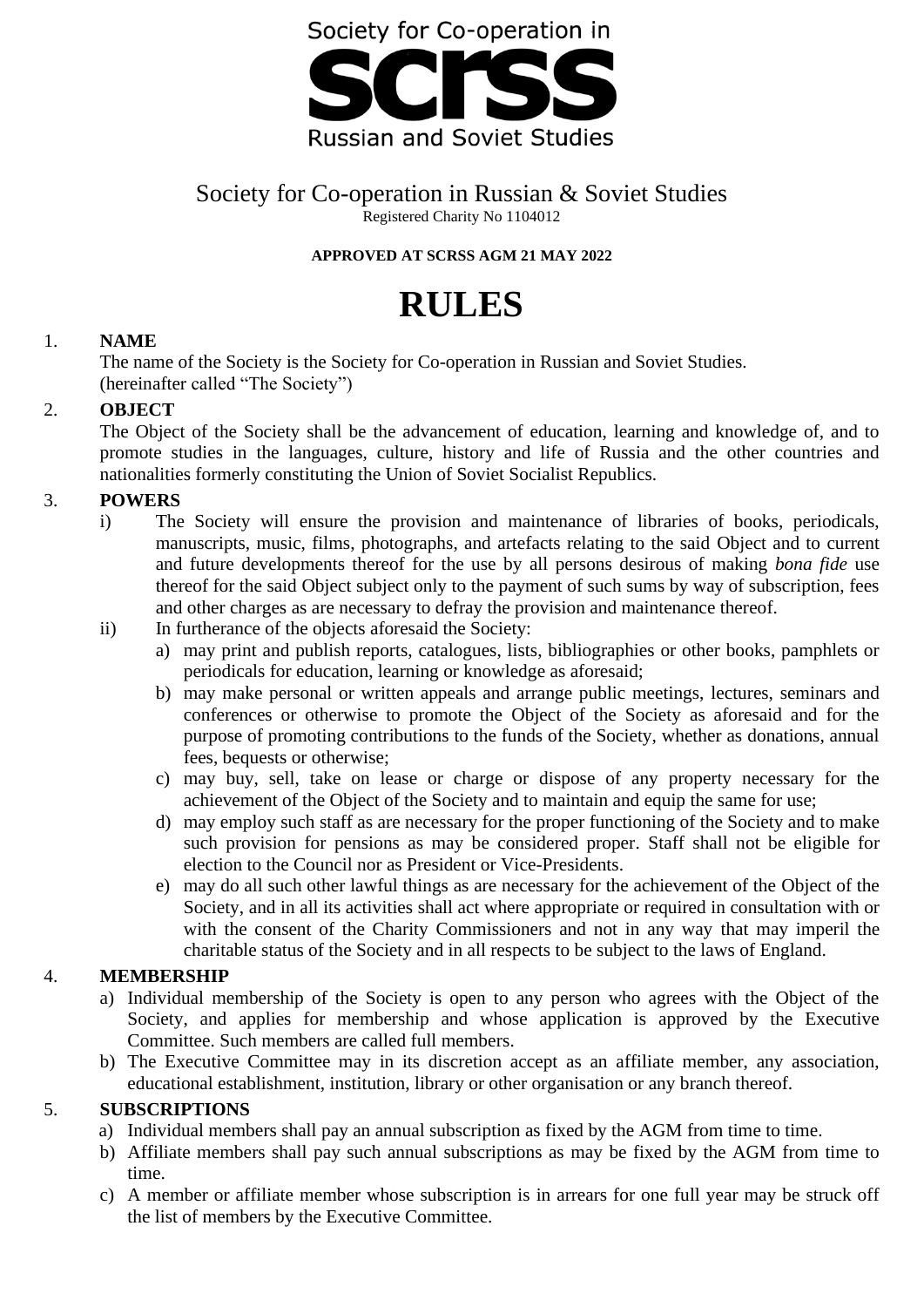### 6. **RIGHTS AND DUTIES OF MEMBERS**

- a) Each full member shall receive a copy of the Rules.
- b) Full members are entitled to take part in all the activities of the Society, to attend and vote at all General Meetings of the Society and to hold office in the Society.
- c) Affiliate members are entitled to appoint one representative to attend and vote at all General Meetings of the Society. Each affiliate member shall have one vote at such meetings. Affiliate members are entitled to use the information in the possession of and the services of the Society, but the Executive Committee may charge a research fee or service charge when it is considered by the Executive Committee reasonable to do so.
- d) If, in the opinion of the Executive Committee it is in the interest of the Society so to do, the Executive Committee may terminate the membership of or remove or suspend from office any member of the Society, but before doing so, such member shall be notified at his or her last known address, and be given the opportunity to be heard.
- e) A member may appeal to the next convenient meeting of the Council of the Society against such a decision, but the decision shall be operative pending such appeal except in the case of termination of membership, when membership shall be in abeyance pending the appeal. Such appeal shall be heard by members of the Council entitled to vote present at the meeting of the Council who did not participate in the decision appealed against. The quorum for such a meeting of the Council shall be two-thirds of the members of the Council entitled to vote who did not participate in the decision appealed against. The decision of the Council on such appeal shall be final.

# 7. **BRANCHES**

- a) Branches may be formed in any locality on the approval of the Executive Committee and their recognition may be withdrawn by the Executive Committee for any reason. Withdrawal of recognition of any Branch shall be subject to confirmation at the next meeting of the Council.
- b) The Branch shall be conducted according to rules first approved by the Executive Committee. Such rules may provide that a Branch may appoint one of its members to attend meetings of the Council with a right to speak but not to vote.

# 8. **SECTIONS**

With the approval of the Executive Committee, Sections may be formed of those full members of the Society interested in particular branches of culture. Each Section shall be conducted according to rules first approved by the Executive Committee. Such rules may provide for the payment of an additional subscription by members of the Section, and may provide for the Section to appoint one of its members to attend meetings of the Council with a right to speak but not to vote.

# 9. **MANAGEMENT**

The management of the Society shall be vested in General Meetings (the Annual General Meeting and Special General Meeting) which shall have the power to delegate all or any of the powers of management between such meetings to the Council of the Society and its Executive Committee.

# 10. **CHARITY TRUSTEES**

- **a)** Members of the Council, and the President, are Charity Trustees and are registered with the Charity Commission.
- **b)** Except with the prior written approval of the Charity Commissioners no Charity Trustee may receive any benefit in money or kind from the Society or have a financial interest in the supply of goods or services to the Society or acquire or hold any interest in property of the Society (except in order to hold it as Charity Trustee of the Society).

# 11. **PROPERTY**

- a) The Executive Committee shall cause the title to:
	- i) all land held or in trust for the Society; and
	- ii) all investments held by or on behalf of the charity;
	- to be vested in the Charity Trustees.
- b) Provided that the Charity Trustees act only in accordance with the lawful direction of the Executive Committee, the Charity Trustees shall not be liable for the acts or defaults of its members.
- c) The Charity Trustees shall approve the terms of any appeal for funds and ensure the application of such funds for the purpose declared in the appeal.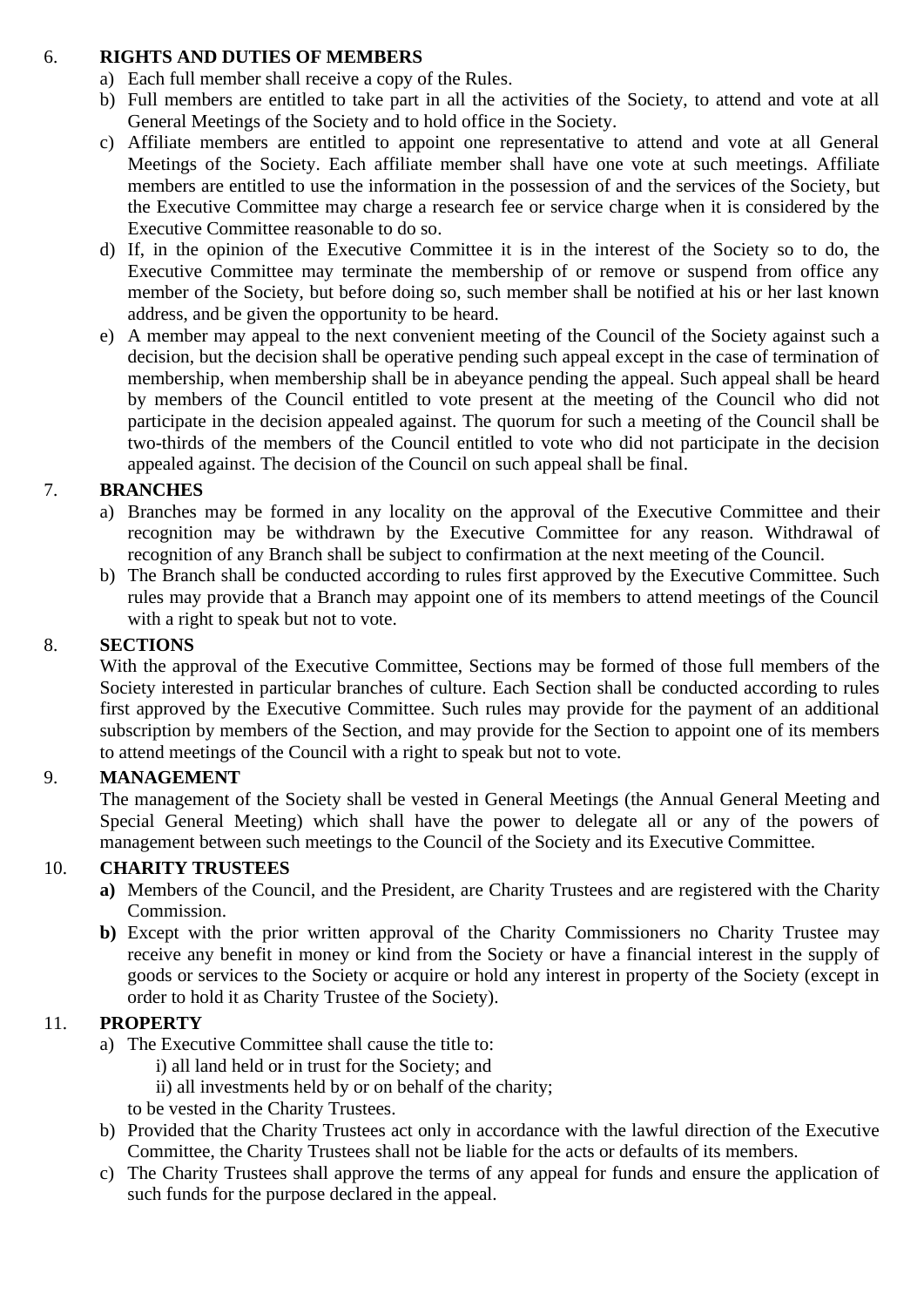#### 12. **PRESIDENT AND VICE PRESIDENTS**

- a) The Society shall appoint a President and Vice Presidents. These shall be members who have rendered outstanding service to the Society or to the field of Russian and Soviet Studies.
- b) The President and Vice Presidents shall be nominated by the Council, and elected by members present and voting at the AGM. The President and Vice Presidents shall serve for a term of three years before re-election.
- c) The President shall be a full voting member of the Council and a Charity Trustee.
- d) The Vice Presidents shall be entitled to attend and speak at all meetings of the Society and its Committees but shall have no vote at any Committees.

#### 13. **COUNCIL AND EXECUTIVE COMMITTEE**

- a) The Council shall consist of 20 full members of the Society who shall serve for a term of three years before re-election.
- b) Any vacancy occurring in the Council may be filled by the Council until the next AGM. The Council may co-opt not more than three members. Any member so co-opted shall exercise all rights of a full member of the Council, may be counted in a quorum, and shall remain a member until the next AGM.
- c) The notice convening the AGM shall call for nominations to the Council to be made to the Secretary of the Society to reach him or her not less than three weeks prior to the AGM. All nominations of members to the Council must be seconded by another SCRSS member. In the event of the persons nominated exceeding the number of places to be filled, there shall be a ballot conducted at the AGM. The Executive Committee shall, prior to the AGM, appoint two members who are not candidates as scrutineers to count the votes cast. Each full member present in person or by proxy and each representative present on behalf of an affiliated body shall have one vote for each place to be filled.
- d) At each AGM, those members of the Council who have completed their term of three years and those who have been co-opted to the Council since the previous AGM shall retire from office. A retiring member shall be eligible for immediate re-election.
- e) The new Council shall assume office immediately after the AGM.
- f) The Council shall meet not less than three times during the year.
- g) The Council shall elect from among its members the Officers, namely the Chair, two Vice-Chairs, Honorary Secretary, Honorary Treasurer and such Officers as it may from time to time determine.
- h) Any member of the Council who shall fail to attend three consecutive meetings thereof without presenting apologies or being excused by the Council may be deemed to have resigned therefrom.
- i) The Council shall appoint an Executive Committee consisting of the President, Chair, Honorary Secretary and Honorary Treasurer, and delegate to that Executive Committee the powers of the Council between meetings of the Council, save that the Executive Committee shall have no power to vary or rescind a decision of the Council. The Council may at any time vary or rescind a decision of the Executive Committee.
- j) The Council and Executive Committee may appoint such Sub-Committees as may be considered necessary from time to time.
- k) Except as provided in Rule 6(e) the quorum for meetings of the Council shall be one third of the members entitled to attend and vote, but in the absence of a quorum the members present may deal with any unopposed business.
- l) A resolution signed by all the members of the Council or Executive Committee as the case may be, shall be fully effective as if adopted at a meeting of that body.
- m) No member of the Executive Committee shall acquire any interest in property belonging to the Society or receive remuneration or be interested (otherwise than as a member of the Executive Committee) in any contract entered into by the Executive Committee.